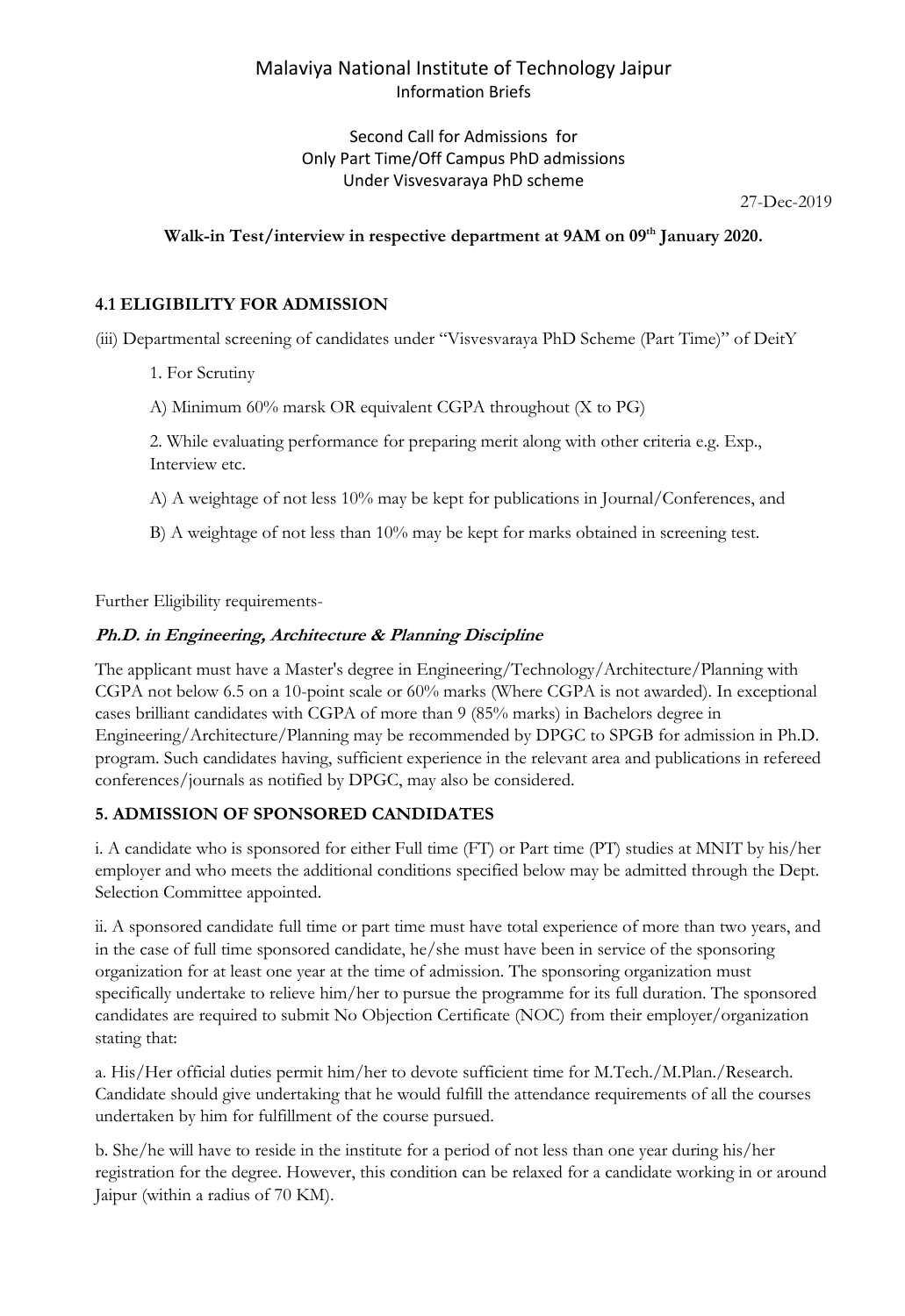# Malaviya National Institute of Technology Jaipur Information Briefs

## Second Call for Admissions for Only Part Time/Off Campus PhD admissions Under Visvesvaraya PhD scheme

1. M.Tech./M.Plan. Residency requirement of 1 year for doing complete course work

2. Ph.D. Residency requirement until completing candidacy requirement

## **6. ADMISSION TO OFF CAMPUS PROGRAMME FOR PH.D.**

i. A candidate working in an R&D establishment or in other institution / organization, which is equipped with the necessary infrastructure for carrying out research and library facilities, may be considered by Senate, for admission only to the Ph.D. programmes in Engineering, Architecture & Planning, Management, and Sciences. Such a candidate must be sponsored by his/her employer and must have been in employment with the sponsoring organization for at least 2 years at the last date of application. The Institutions eligible for Off Campus must be recommended by DPGC and approved by SPGB.

**The employer must expressly undertake to relieve him/her to stay on the campus to enable the candidate to complete the "Course work", "Comprehensive" and "State of Art" seminar and at the end of every semester for the semester evaluation.** 

ii. A candidate applying for admission to the off campus registration programme must provide detailed information about the research facilities available at his/her organization and a certificate that these would be available to him/her for carrying out research. She/he should also provide the bio-data of the prospective supervisor/coordinator who would supervise/coordinate the candidate's work at his/her organization if required.

iii. On the recommendation of the DPGC, and SPGB, the Chairperson Senate may approve the admission.

iv. **However SPGB on the recommendation of DPGC may waive off minimum residence requirement to stay on campus in lieu of his earlier research work.** 

## **7. FINANCIAL ASSISTANCE**

The available seats under Visvesvaraya PhD scheme (PT/Off-campus) are 09 together for ECE, CSE, EE and 03 in SMDP-C2SD project (VLSI/Embedded Stream in department of ECE). A candidate has to EXPLICITLY indicate, *whether he/she wishes to be considered for this scheme, in addition to normal process of admissions. Once selected in this scheme, a student is entitled for following:* 

a) One time incentive from Ministry of Electronics & IT, Govt. of India, of Rs. 2.5 lakhs for part time PhD candidate, ONLY at the time of completion.

b) Grant for attending international conference (outside India) on a case to case basis.

## **8. MINIMUM QUALIFICATION(S) FOR ADMISSION TO PH.D. PROGRAMME**